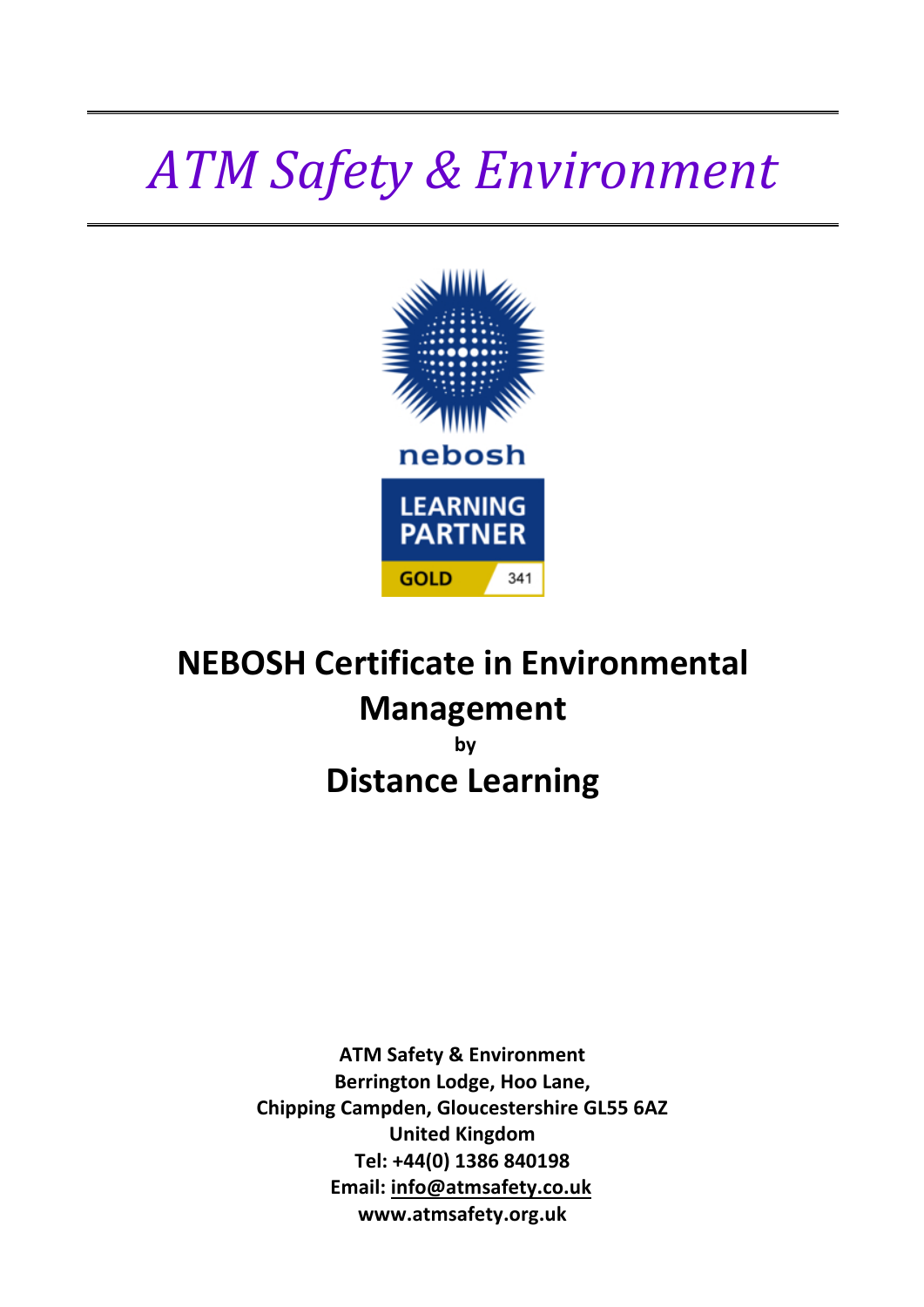### NEBOSH Certificate in Environmental Management

The NEBOSH Environmental Management (EMC) is designed for managers, supervisors and employees, who have responsibility for managing environment issues as part of their day-to-day duties. The course will benefit companies seeking to implement effective environmental management systems and is relevant to all industry sectors.

The EMC has been accredited and credit rated by the Scottish Qualifications Authority (SQA) Accreditation. It sits in the Scottish Credit and Qualifications Framework (SCQF) at SCQF Level 6 with 6 SCQF credit points. SCQF Level 6 is comparable to RQF/CQFW Level 3 in England, Wales, and Northern Ireland.

#### **Entry Qualifications**

No formal qualifications are required but candidates must have a reasonable standard of written English.

#### **Course Content**

Environmental Certificate syllabus is suitable for both UK and international candidates. The syllabus covers the practical issues of managing environmental risk and takes a risk management approach based on the best practice and international industry standards, including:

- Environmental management systems and impact assessments
- Sources and use of energy and energy efficiency
- Control of emissions to air, land and water
- Control of environmental noise
- Planning for and dealing with environmental emergencies.

#### **Distance learning programme**

ATM Safety & Environment runs a distance learning programme. Course materials consist of printed study notes and coursework which students are encouraged to complete and submit to ATM for marking by post or email. The coursework does not count towards the award.

#### **Assessments**

Unit EMC1, Environmental Management, is assessed by an open book assessment, where candidates are given 24 hours to review a real-life scenario and answer theoretical and practical questions on environmental management. The assessment can be carried out in your own home or workspace.

Unit EMC2, assessing environmental aspects and associated impacts, is a practical assessment carried out in your own workplace. Candidates are required to assess environmental aspects and impacts of their chosen workplace.

| <b>Enrolment closing date</b> | EMC1                      | <b>EMC2 Submission</b> |
|-------------------------------|---------------------------|------------------------|
| 15 December 2021              | Wednesday 2 February 2022 | February 2021          |
| 15 March 2022                 | Wednesday 4 May 2022      | May 2022               |
| 15 September 2022             | Wednesday 2 November 2022 | November 2022          |

#### **Course Fees**

The course fee is £375. The course fee includes support for a period of 6 months, so we expect candidates to sit the exam within two standard sitting dates from enrolment. The examination fees are £158.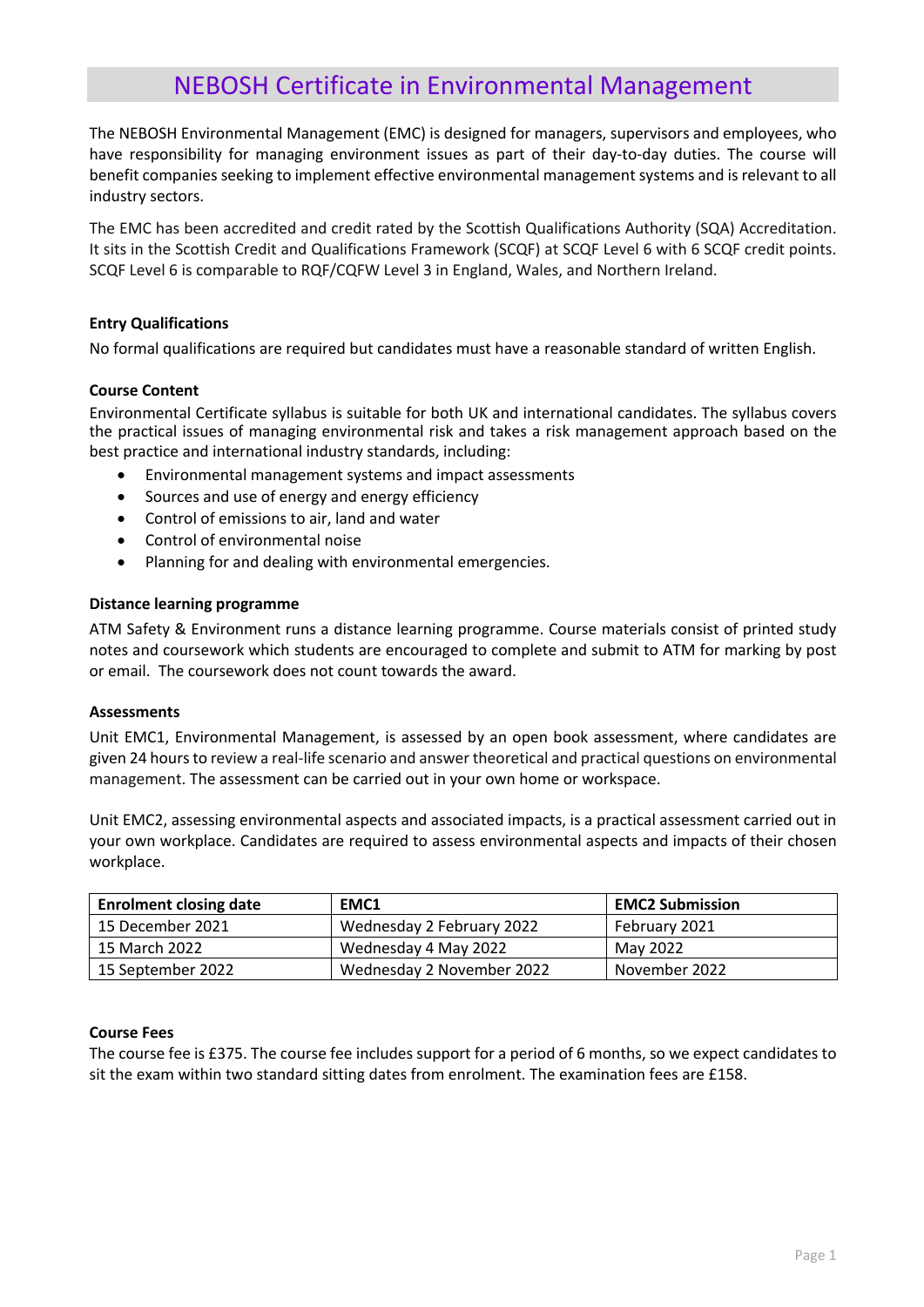## Enrolment

Please complete the application form on the next page and return to ATM Safety & Environment.

#### **DISCOUNTS**

Discount will be considered for multiple enrolments where course materials are dispatched as one consignment. Please ask for a quotation.

#### **PAYMENT**

The application form should be returned with a cheque made payable to ATM Safety & Environment or sent with an official purchase order.

Payments may also be made by electronic transfer. Please contact us for bank details.

Payments can be made by most debit/credit cards on line (www.atmsafety.uk.org).

Payment by instalment may be acceptable. Please contact us to discuss.

#### **CANCELLATIONS**

No cancellations will be accepted, or refunds given once an order has been placed.

#### **NEBOSH FEES**

The examination fees quoted in this leaflet are valid to 31 March 2023. We reserve the right to increase exam registration fees in line with any increase imposed by NEBOSH after that date.

#### **DISPATCH OF CERTIFICATES AND PARCHMENTS**

Certificates are sent on completion on the whole qualification by Royal Mail tracked service in the UK and Royal Mail International SignedFor service to addresses outside the UK. For candidates requiring their certificates sending by courier on completion of the course, rather than Royal Mail International SignedFor, there will be an additional fee.

#### **INFORMATION**

For further information please contact: ATM Safety & Environment Berrington lodge Hoo Lane Chipping Campden GL55 6AZ United Kingdom

Tel: +44 (0)1386 840198 Email: info@atmsafety.co.uk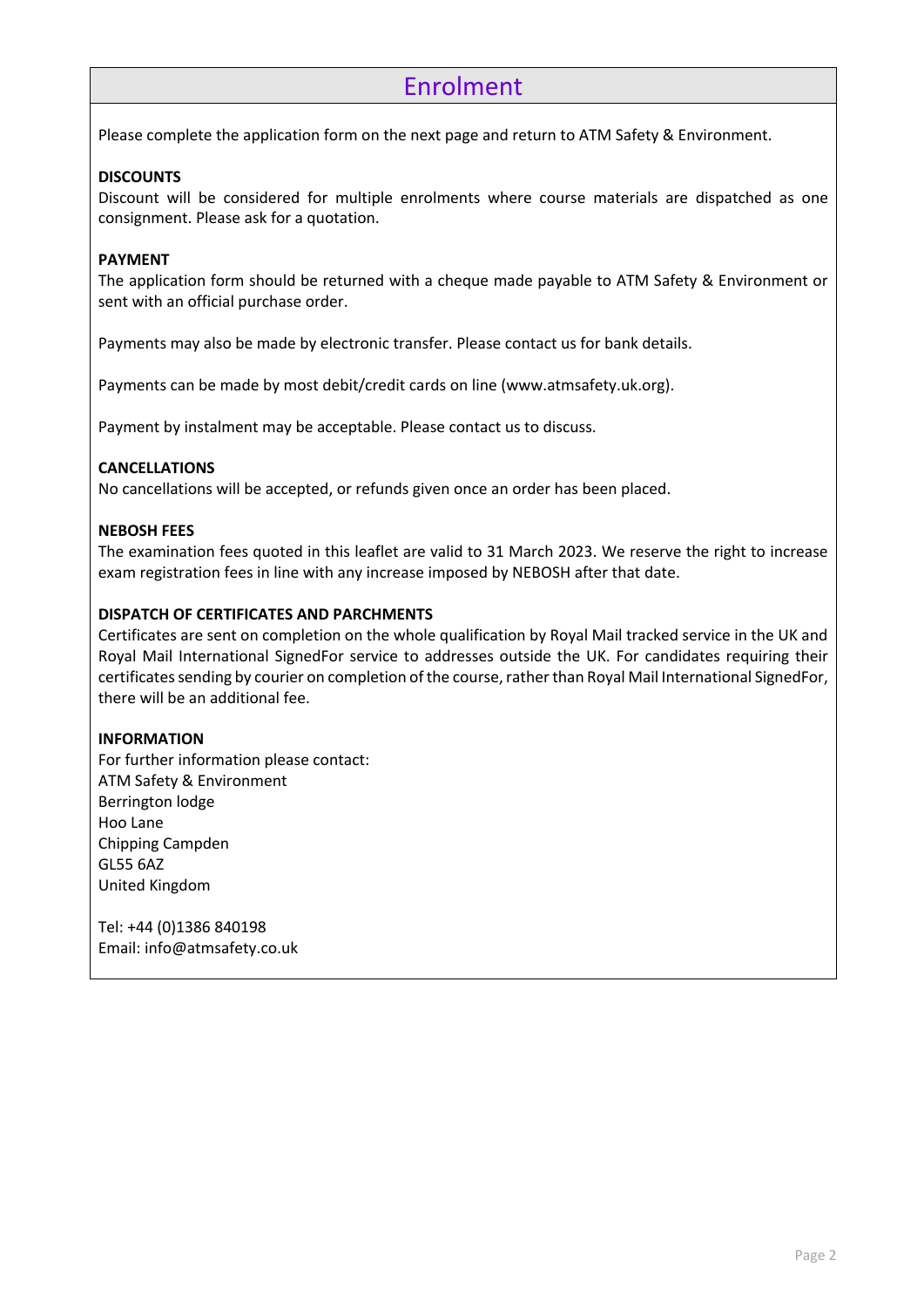|  | <b>Application Form</b> |  |  |  |
|--|-------------------------|--|--|--|
|  |                         |  |  |  |

| (please note your names will appear on certificates in the order: given or first name(s) followed by family name)                                                                                      |             |  |  |  |  |  |
|--------------------------------------------------------------------------------------------------------------------------------------------------------------------------------------------------------|-------------|--|--|--|--|--|
| Address for sending course materials                                                                                                                                                                   |             |  |  |  |  |  |
|                                                                                                                                                                                                        |             |  |  |  |  |  |
|                                                                                                                                                                                                        |             |  |  |  |  |  |
|                                                                                                                                                                                                        |             |  |  |  |  |  |
| <b>NEBOSH Environmental Management Certificate</b>                                                                                                                                                     | $V$ and $E$ |  |  |  |  |  |
| I wish to study for the Certificate by Distance Learning<br>Cost £375*                                                                                                                                 |             |  |  |  |  |  |
| *Fees do not include exam registration fees                                                                                                                                                            | $V$ and $E$ |  |  |  |  |  |
| I wish to pay for the examination with the course fee (may be paid separately)                                                                                                                         |             |  |  |  |  |  |
| I wish to pay for the exam registration fees with the course fee<br>Cost £158 for both units                                                                                                           |             |  |  |  |  |  |
| Total fee to be paid                                                                                                                                                                                   |             |  |  |  |  |  |
| I have read and accept ATM Safety & Environment's terms and conditions                                                                                                                                 |             |  |  |  |  |  |
|                                                                                                                                                                                                        |             |  |  |  |  |  |
| Note: No cancellations will be accepted, or refunds given once an order has been placed.<br><b>Method of Payment</b>                                                                                   |             |  |  |  |  |  |
| Amount E<br><b>Electronic Transfer</b><br>Cheque<br>Debit Card<br><b>Credit Card</b><br>Invoice                                                                                                        |             |  |  |  |  |  |
|                                                                                                                                                                                                        |             |  |  |  |  |  |
|                                                                                                                                                                                                        |             |  |  |  |  |  |
| Start Date:  Expiry Date:  Security Number (last 3 digits on back of card)<br>(If payment by card is intended, please post or fax this form. Alternatively, card details can be provided by telephone) |             |  |  |  |  |  |
| Please return to: ATM Safety & Environment, Berrington Lodge, Hoo Lane,<br>Chipping Campden GL55 6AZ, United Kingdom<br>Tel: +44(0)1386 840198 Email:info@atmsafety.co.uk                              |             |  |  |  |  |  |